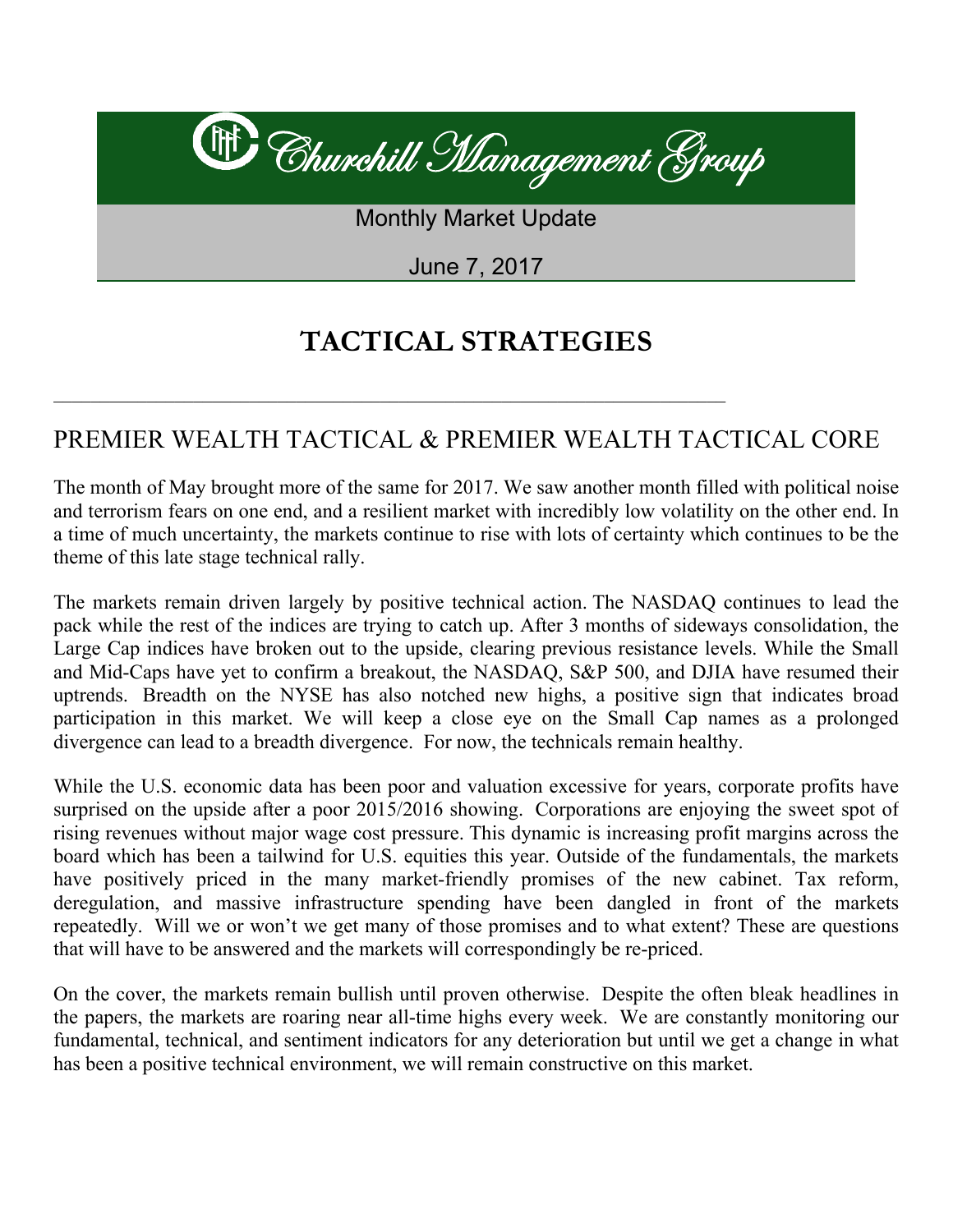## TACTICAL OPPORTUNITY

Mostly positive results during May as the portfolio was led by growth holdings such as Qorvo Inc, Google, and Amazon, all up 7% or more for the month. There was a lag from the Financials and some of the more industrial holdings, but forced sell signals have been extremely rare, keeping the percent invested of the model high.

 $\mathcal{L}_\text{max} = \frac{1}{2} \sum_{i=1}^n \mathcal{L}_\text{max}(\mathbf{z}_i - \mathbf{z}_i)$ 

 $\_$  , and the contribution of the contribution of  $\mathcal{L}_\mathcal{A}$  , and the contribution of  $\mathcal{L}_\mathcal{A}$ 

 $\mathcal{L}_\text{max} = \mathcal{L}_\text{max} = \mathcal{L}_\text{max} = \mathcal{L}_\text{max} = \mathcal{L}_\text{max} = \mathcal{L}_\text{max} = \mathcal{L}_\text{max} = \mathcal{L}_\text{max} = \mathcal{L}_\text{max} = \mathcal{L}_\text{max} = \mathcal{L}_\text{max} = \mathcal{L}_\text{max} = \mathcal{L}_\text{max} = \mathcal{L}_\text{max} = \mathcal{L}_\text{max} = \mathcal{L}_\text{max} = \mathcal{L}_\text{max} = \mathcal{L}_\text{max} = \mathcal{$ 

 $\_$  , and the contribution of the contribution of  $\mathcal{L}_\mathcal{A}$  , and the contribution of  $\mathcal{L}_\mathcal{A}$ 

 $\_$  , and the contribution of the contribution of  $\mathcal{L}_\mathcal{A}$  , and the contribution of  $\mathcal{L}_\mathcal{A}$ 

## **FULLY INVESTED**

#### ETF SECTOR ROTATION

May was a continuation of the growth story from April. Technology continues to lead, up 5% compared to the markets up 2%. Utilities, Consumer Staples, and Industrials also outperformed. Financials & Materials continued to lag for another month, as they wait for the promised political winds to take hold. Energy was the second worst performer for the second month in a row, dropping around 3%. The model remains overweight Technology, Financials, Healthcare and Industrials.

In the broad markets, Growth continues to outpace Value while Large Cap was better than Small for the month. Again, the story there was the Value stocks like Financials and Materials, as well as Small Caps surged post-election and have been treading water since. It should be noted that most of the lagging groups have not performed badly; they just have not kept up with the Growth side of the ledger. Our recent addition of Euro ETFs had a good month, while still no buy signal on Emerging Markets even though they have been performing well.

### EQUITY GROWTH AND VALUE

As noted above, winners came from the Technology Growth area. One area of concern over the month came from media stocks such as Fox and CBS, enough to force us to swap them out. Despite a lag from Financials, Financial Services is an area where we have seen improvement. Top performers were Broadcom, Applied Materials, Qorvo, and Intuitive Surgical.